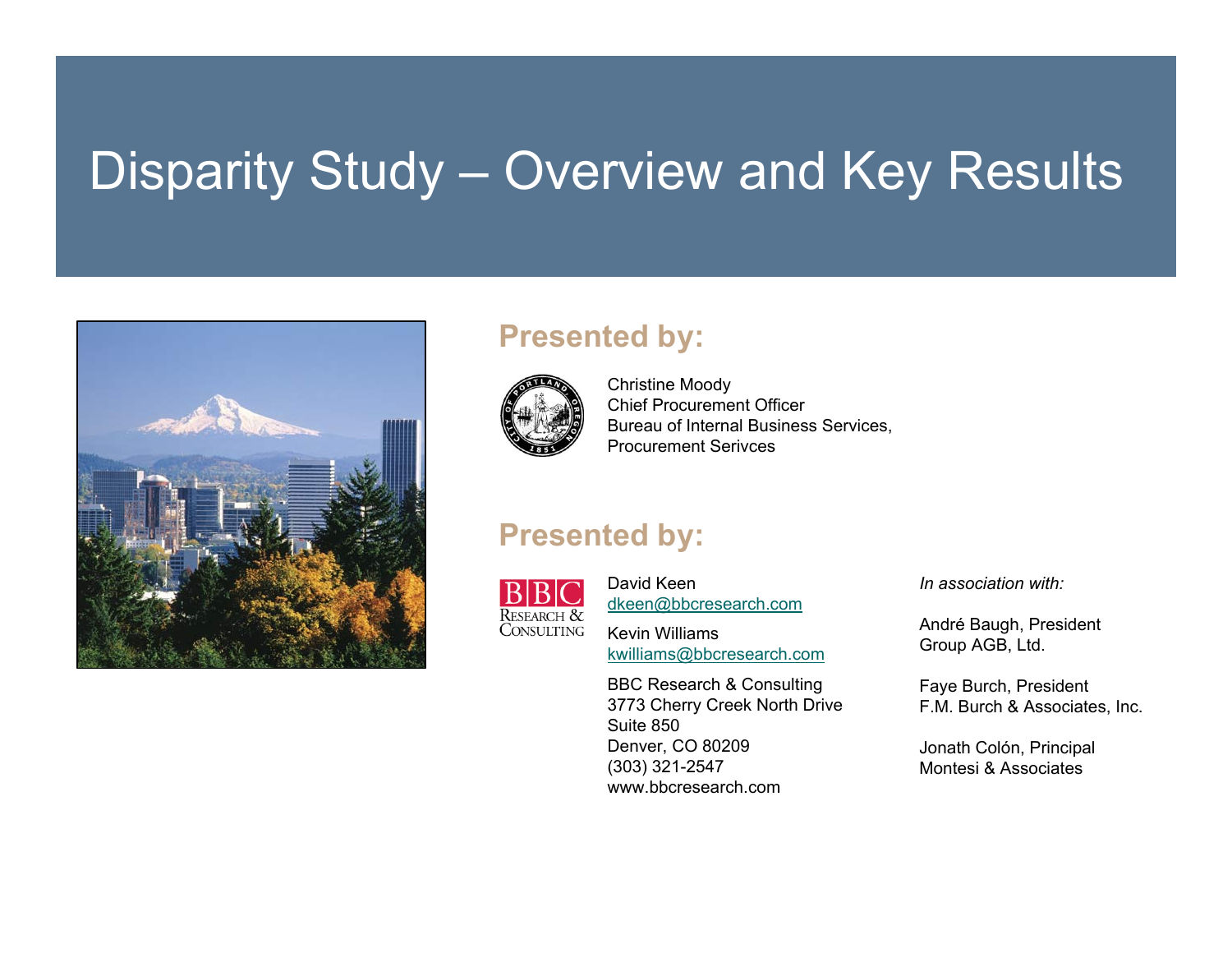

#### Overview

- $\mathcal{C}^{\mathcal{A}}$ **Background** 
	- $\blacktriangleright$ 1995 Oregon Regional Consortium Disparity Study
	- ➤ Adoption of the Fair Contracting and Employment Strategy
- $\mathcal{L}_{\mathcal{A}}$  Selection Process & Study Team
	- $\triangleright$  BBC Research & Consulting
	- $\blacktriangleright$  FM Burch & Associates, Group AGB, Montesi & Associates, Holland + Knight, Customer Research International
- $\mathcal{C}$  Timeline and Public Process
	- **▶ Commissioner Fish's Advisory Group**
	- $\blacktriangleright$ Public Comment on draft report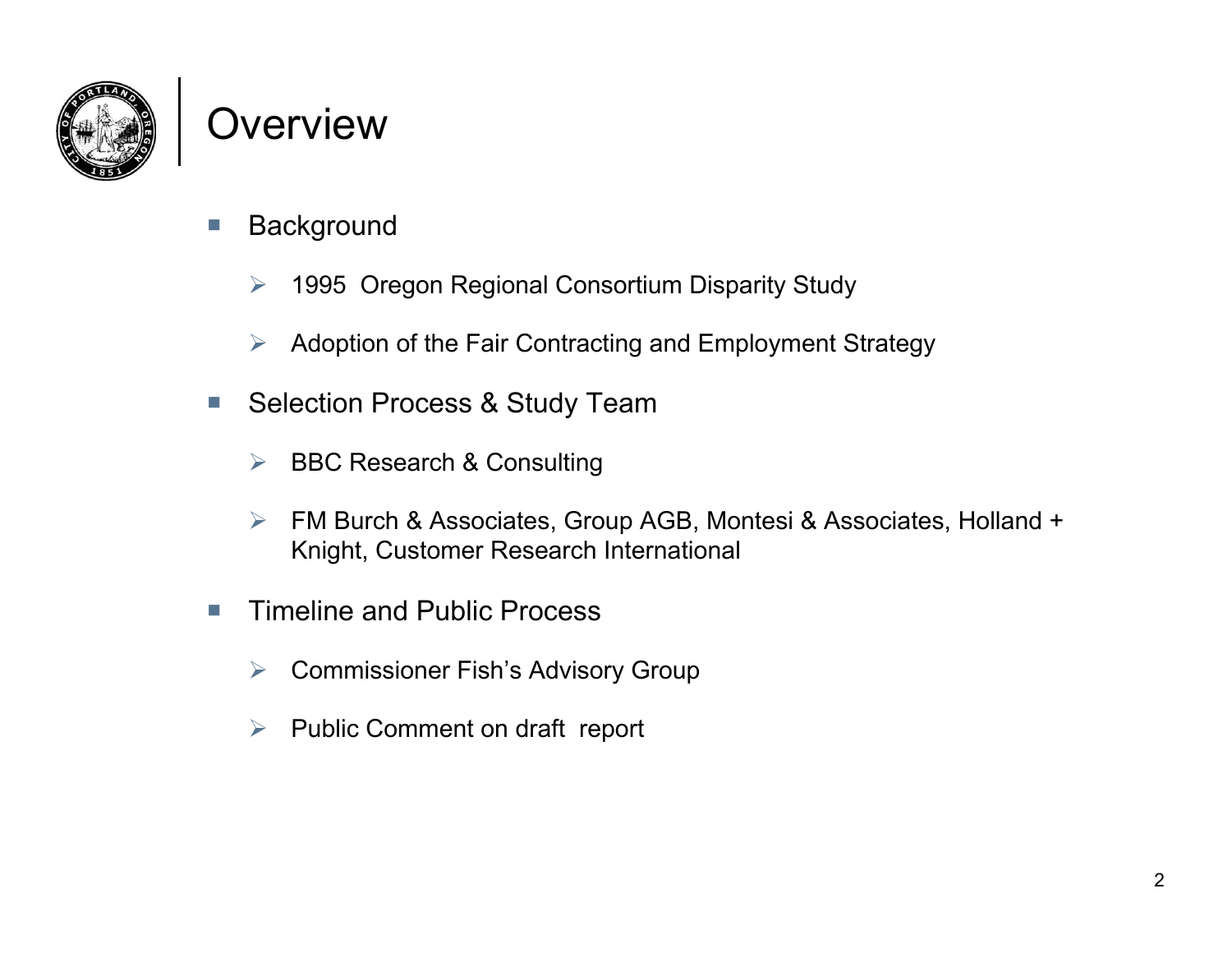

#### Key Results – Evidence

- H. City of Portland
	- $\triangleright$  Current programs have a positive effect on MBE/WBE utilization
	- $\blacktriangleright$ Some disparities found when programs do not apply
	- $\blacktriangleright$  Disparities on City prime contracts outside of the Sheltered Market Program
- $\mathbb{R}^n$  Portland Development Commission
	- $\blacktriangleright$ Current programs have a positive effect on owned contracts
	- $\blacktriangleright$  Evidence of disparities of some contracts even where programs applied
- T. Marketplace conditions
	- $\triangleright$  Evidence of disadvantages for minorities and women compared to other local firm owners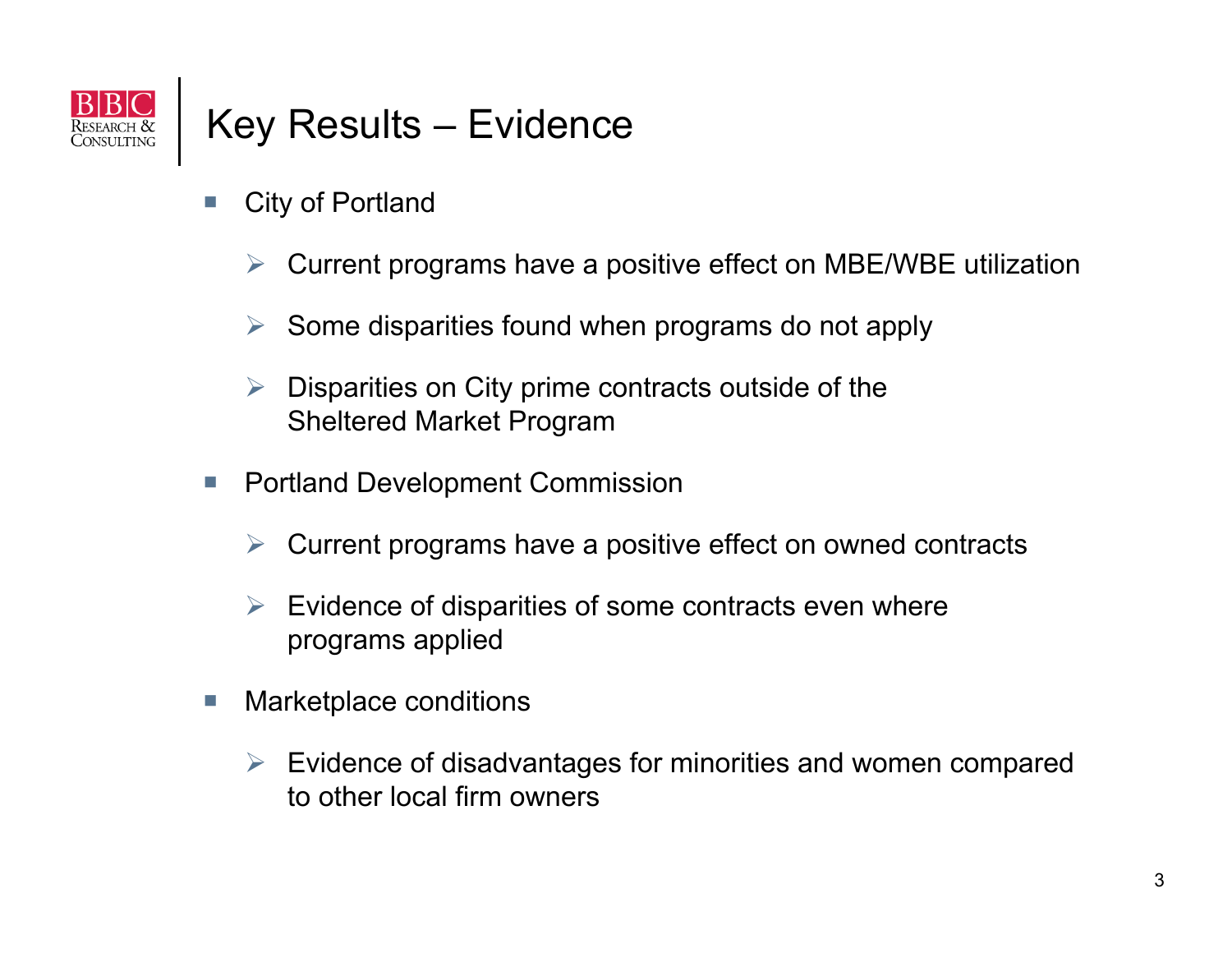

#### Key Results – Narrow-tailoring and neutral efforts

- L. Narrow-tailoring of programs
	- $\triangleright$  Seriously consider race-neutral means
	- $\blacktriangleright$ Limit remedy to groups where there is evidence of discrimination
	- $\blacktriangleright$ Flexibility and duration of the relief
	- $\blacktriangleright$ Relationship of goals to labor market
	- $\triangleright$  Consider third party impact
- $\mathbb{R}^n$  Race- and gender-neutral measures
	- $\blacktriangleright$ Continue and expand neutral efforts
	- $\blacktriangleright$  Examples include technical assistance, workforce programs, mentor-protégé programs and smaller contracts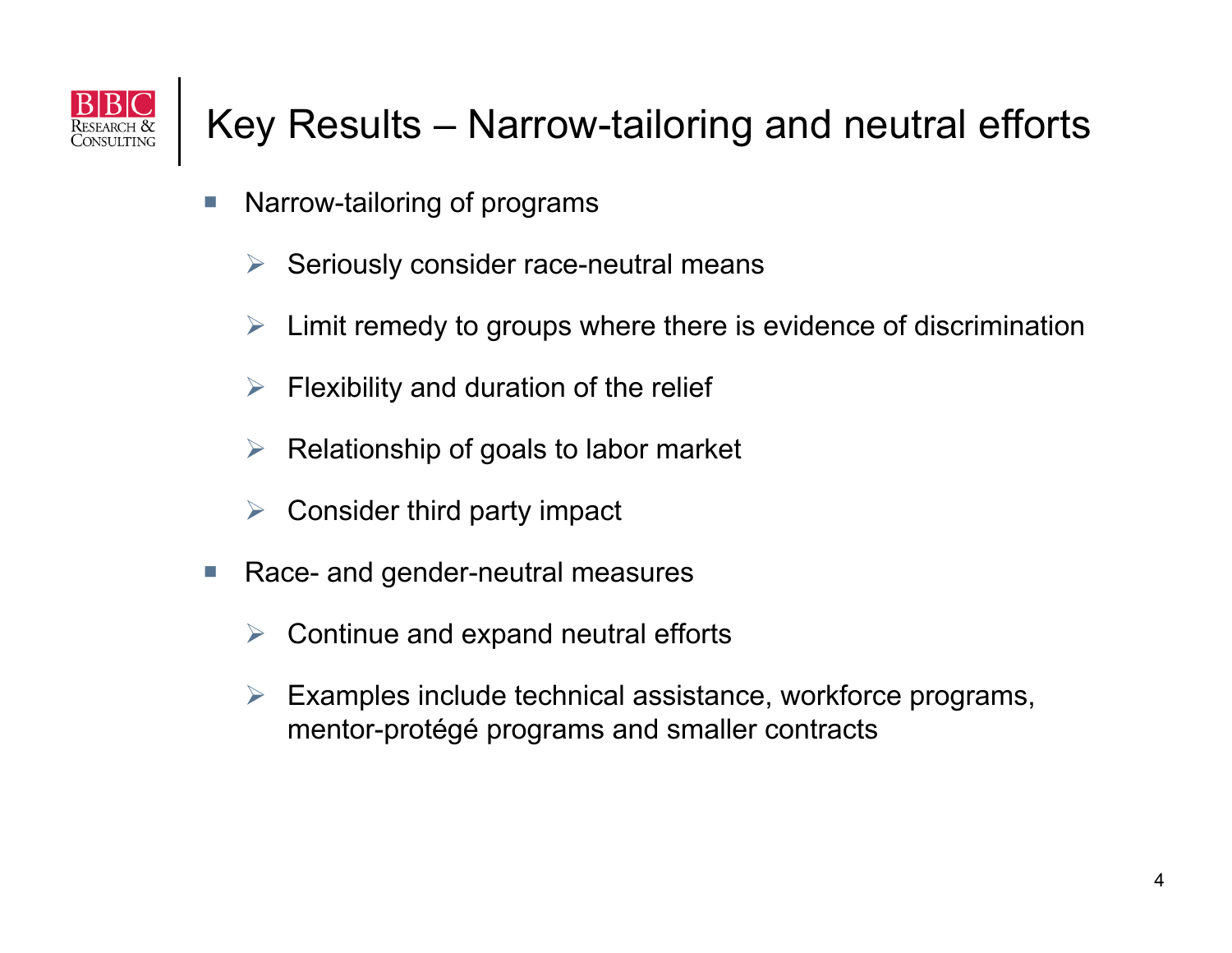

#### Key Results – Other programs

- $\mathbb{R}^2$ City prequalification
- $\mathcal{C}$  Remove barriers due to:
	- $\blacktriangleright$ Bonding
	- $\blacktriangleright$ **Insurance**
- $\mathcal{C}$  Consider changes to
	- $\blacktriangleright$ Sheltered Market Program
	- $\sum_{i=1}^{n}$ Good Faith Efforts
	- $\blacktriangleright$ Business Equity Program
- $\mathbb{R}^3$ Consider programs for prime contracting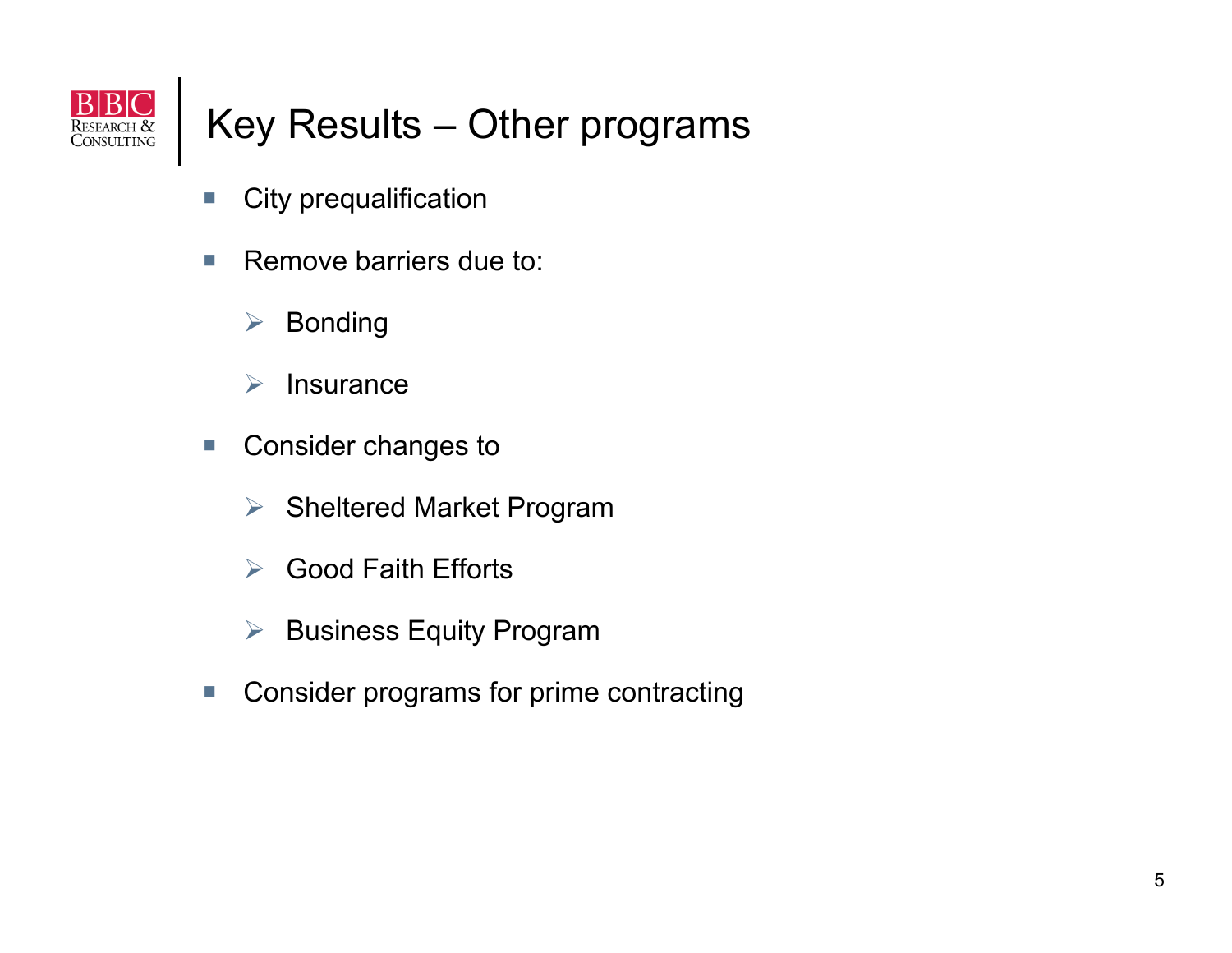

### Gathering information – Utilization

- $\mathcal{L}$  Using City and PDC contract data
	- $\blacktriangleright$ July 2004 through June 2009
	- $\triangleright$  The relative proportion of contract dollars that went to minority- and women-owned firms
	- $\triangleright$ Construction contracts and professional services
- $\mathcal{L}_{\mathcal{A}}$  Utilization interviews
	- $\blacktriangleright$ Primary line of work
	- $\blacktriangleright$ Ownership status (minority- or women-owned)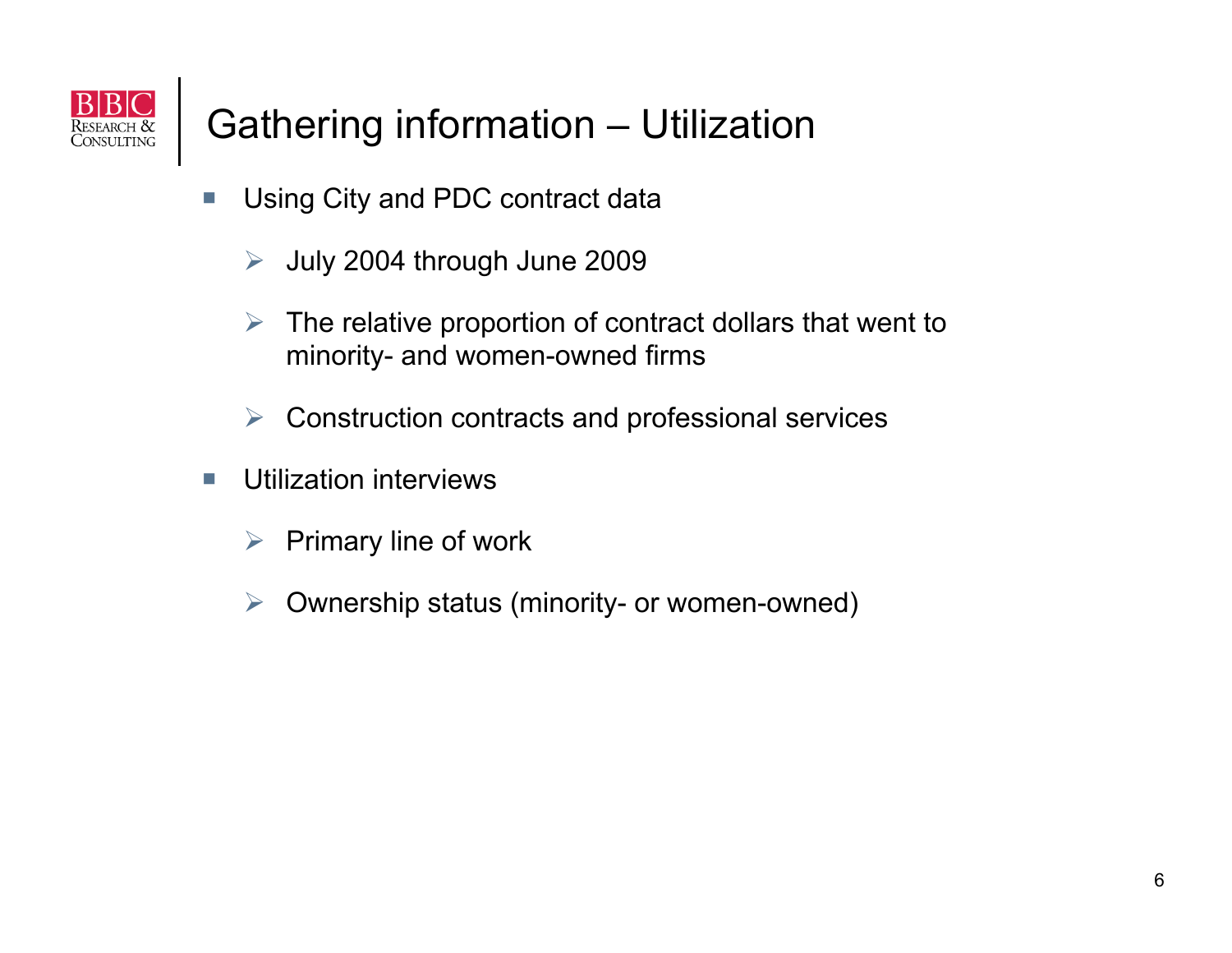

### Gathering Information – Availability analysis

- $\mathcal{C}^{\mathcal{A}}$ Determine the relative availability of minority- and women-owned firms
- $\mathcal{C}$ Custom census approach
- $\mathbb{R}^2$  Based on information from several sources including:
	- $\blacktriangleright$ Availability interviews
	- $\blacktriangleright$ Certification information
	- $\sum_{i=1}^{n}$ Dun & Bradstreet
	- F. Matched available firms contract-by-contract to City and PDC work
	- T. Upheld in recent court decision within Ninth Circuit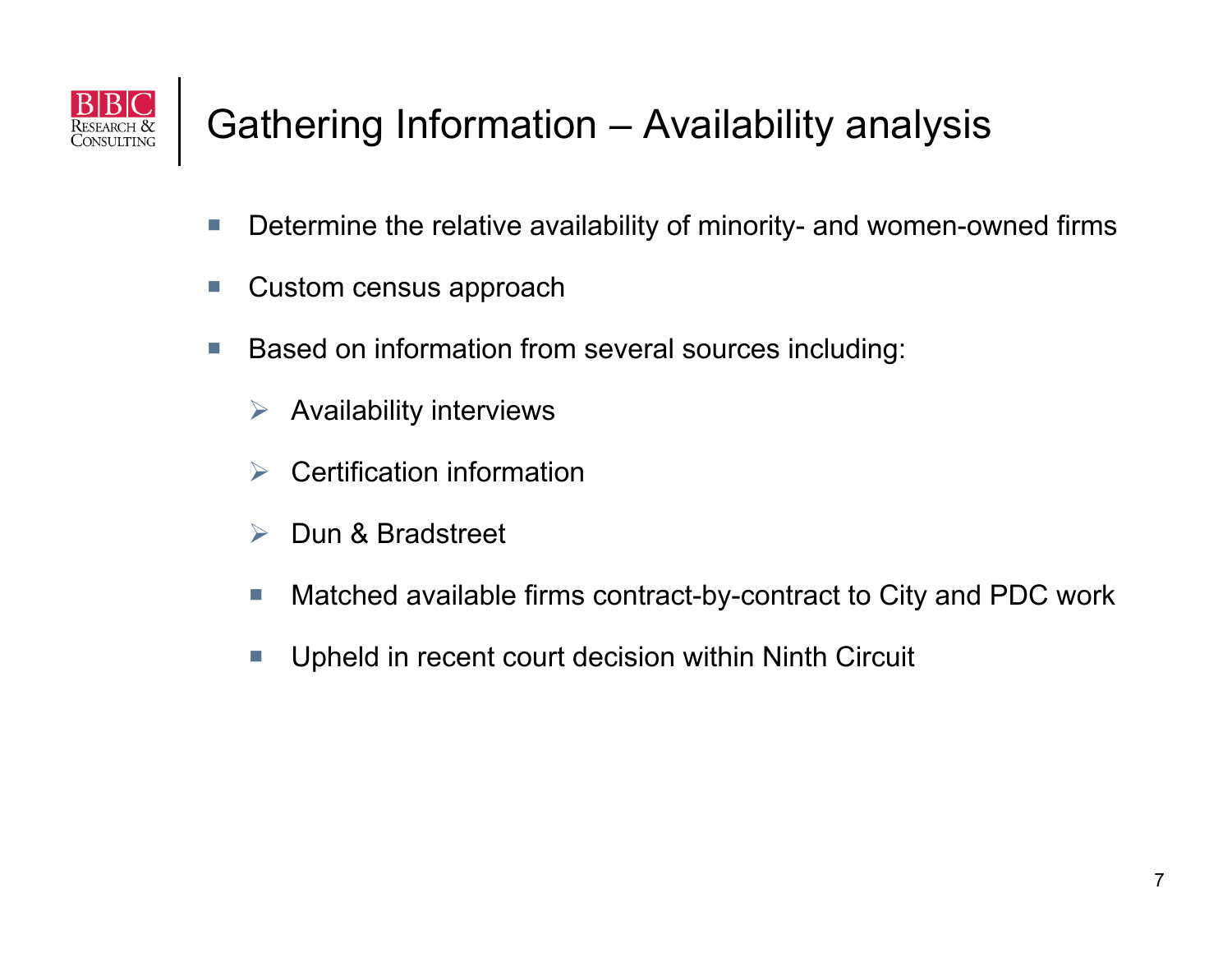

# Gathering information –

Availability example for one contract piece

- $\mathcal{C}$  Contract details
	- $\blacktriangleright$ Subcontract on a City contract
	- $\blacktriangleright$ Electrical work
	- $\sum_{i=1}^{n}$ \$20,000
	- $\blacktriangleright$ Contract date in 2009
- $\mathcal{L}_{\mathcal{A}}$  Based on the availability database
	- $\geq$  140 firms are available for the contract piece
	- $\blacktriangleright$ 33 MBE and WBE firms are available for the contract piece
	- $\triangleright$  Availability estimate for this contract piece is 23.6%
- $\mathcal{L}_{\mathcal{A}}$  Repeat this process for all contract pieces and produce a dollar weighted average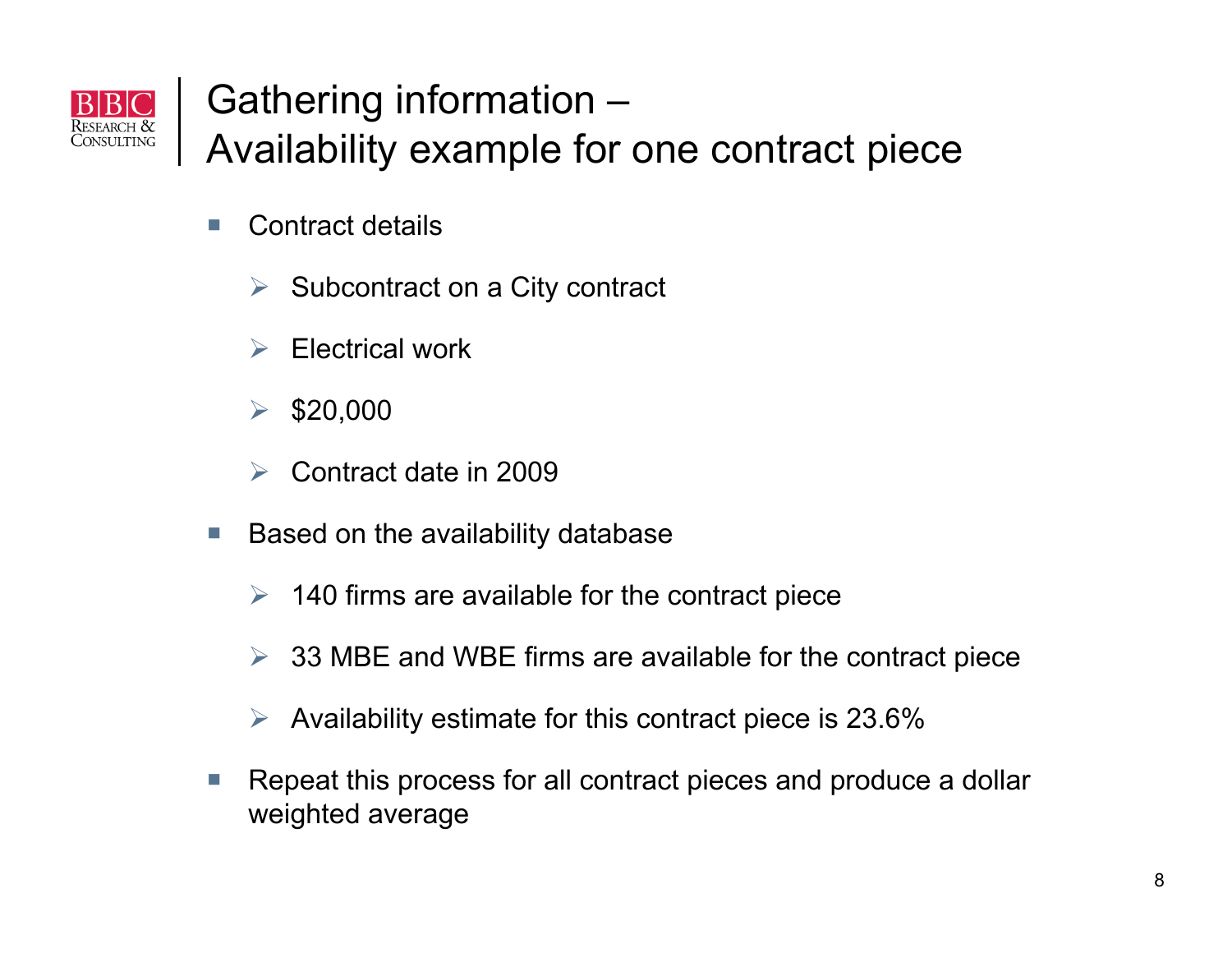

### Gathering information – Marketplace conditions

- $\mathcal{L}_{\mathcal{A}}$  Compiled information from a variety of sources
	- U.S. Census Data
	- $\triangleright$  American Community Survey
	- $\blacktriangleright$ Survey of Small Business Finances
	- $\triangleright$  Survey of Business Owners
	- Home Mortgage Disclosure Act (HMDA) data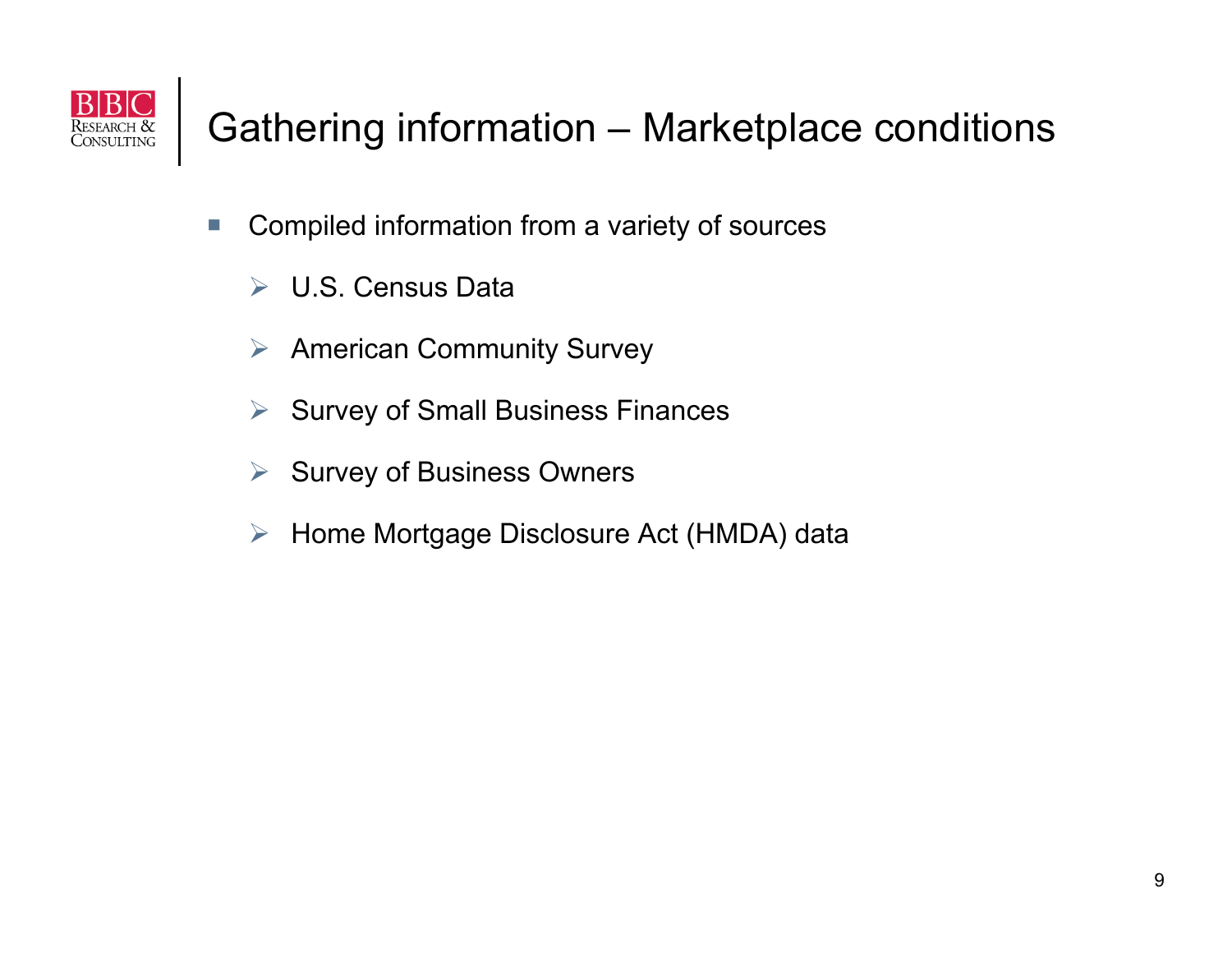

#### Gathering information – Anecdotal evidence

- $\mathcal{L}_{\mathcal{A}}$  In-depth interviews
	- $\blacktriangleright$  60 in-depth interviews with business owners, representatives of trade associations and other knowledgeable people
- $\mathcal{C}$  Telephone interviews
	- $\blacktriangleright$  Collected qualitative information from thousands of local minority-, women- and majority-owned firms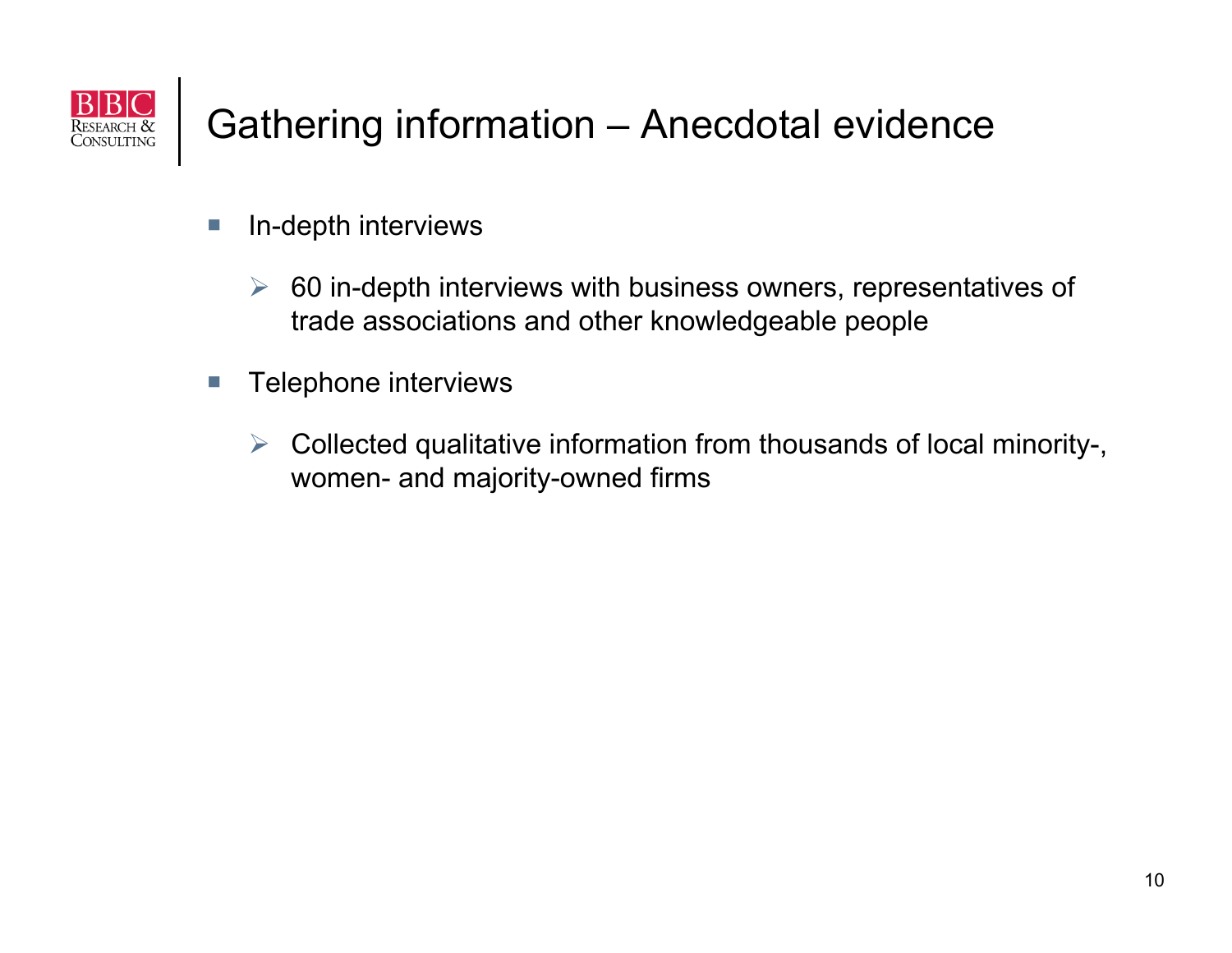

#### Gathering information – Public feedback

- $\mathcal{C}$  Solicited feedback via online methods
	- $\triangleright$  PDC website
	- $\blacktriangleright$ City of Portland website
- $\mathcal{L}_{\mathcal{A}}$  Public forum on April 21, 2011
	- $\blacktriangleright$ Comment cards (25+)
	- $\blacktriangleright$ Oral remarks (20+ speakers)
	- $\blacktriangleright$ Prepared written comments (20+ documents/emails)
- $\mathcal{L}_{\mathcal{A}}$  Study team response
	- $\triangleright$  Included information in report
	- ▶ Clarified report sections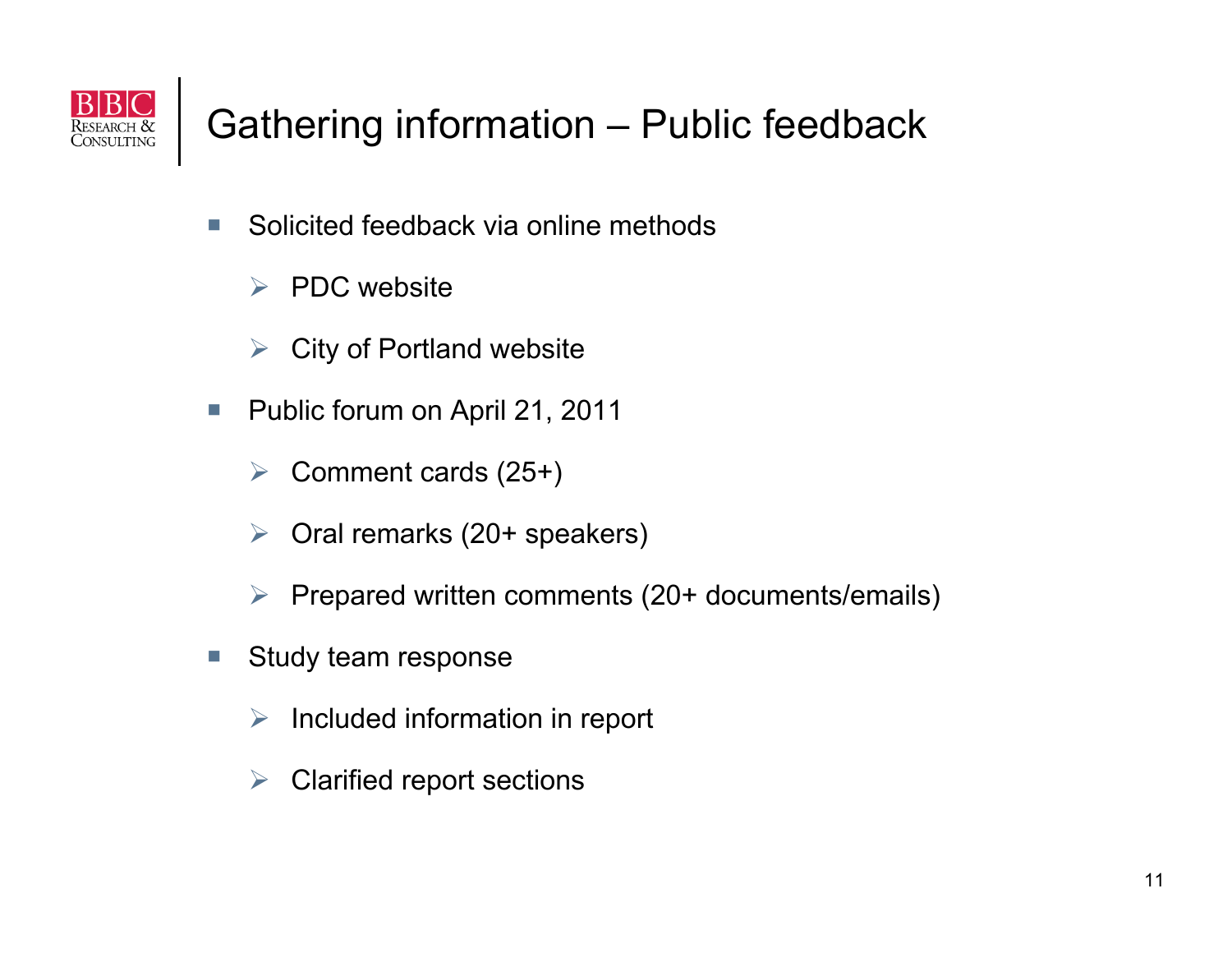

- $\mathcal{L}_{\mathcal{A}}$ Review recommendations
- $\overline{\phantom{a}}$ Consider changes to City and PDC programs
- $\mathcal{L}_{\mathcal{A}}$ Continue to measure and evaluate success of programs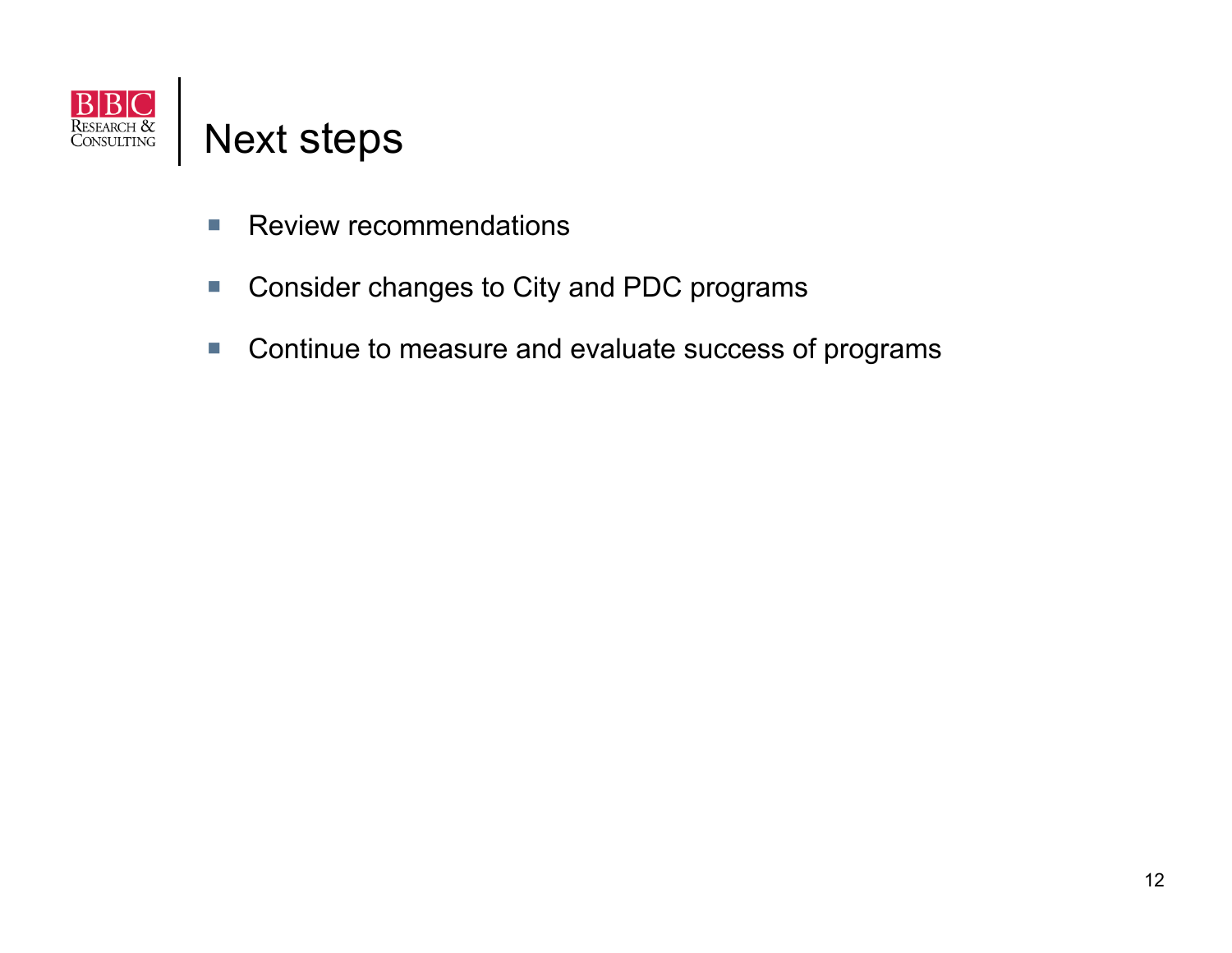

## City Immediate Actions

- $\mathcal{C}$  Outreach: Conducts quarterly outreach events, issue electronic notifications of solicitations, assist general contractors with outreach for subcontracting opportunities.
- $\mathcal{C}$  Forecasting: Initiate bureau representative meetings and look for alternative contracting opportunities as appropriate to encourage maximum opportunities for minority- and women-owned firms.
- $\overline{\phantom{a}}$  Graduate all current Sheltered Market contractors (October 2011). Cease the SMP as it currently exists and create an improved and strengthened program to replace it.
- $\mathcal{L}_{\mathcal{A}}$  Review and revise the Contractor Prequalification Program.
	- • All project specific special prequalification requires evaluation and approval before being applied.
	- • Applications \$250,000 and under will be based upon bonding capacity and evaluation of additional criteria will not apply.